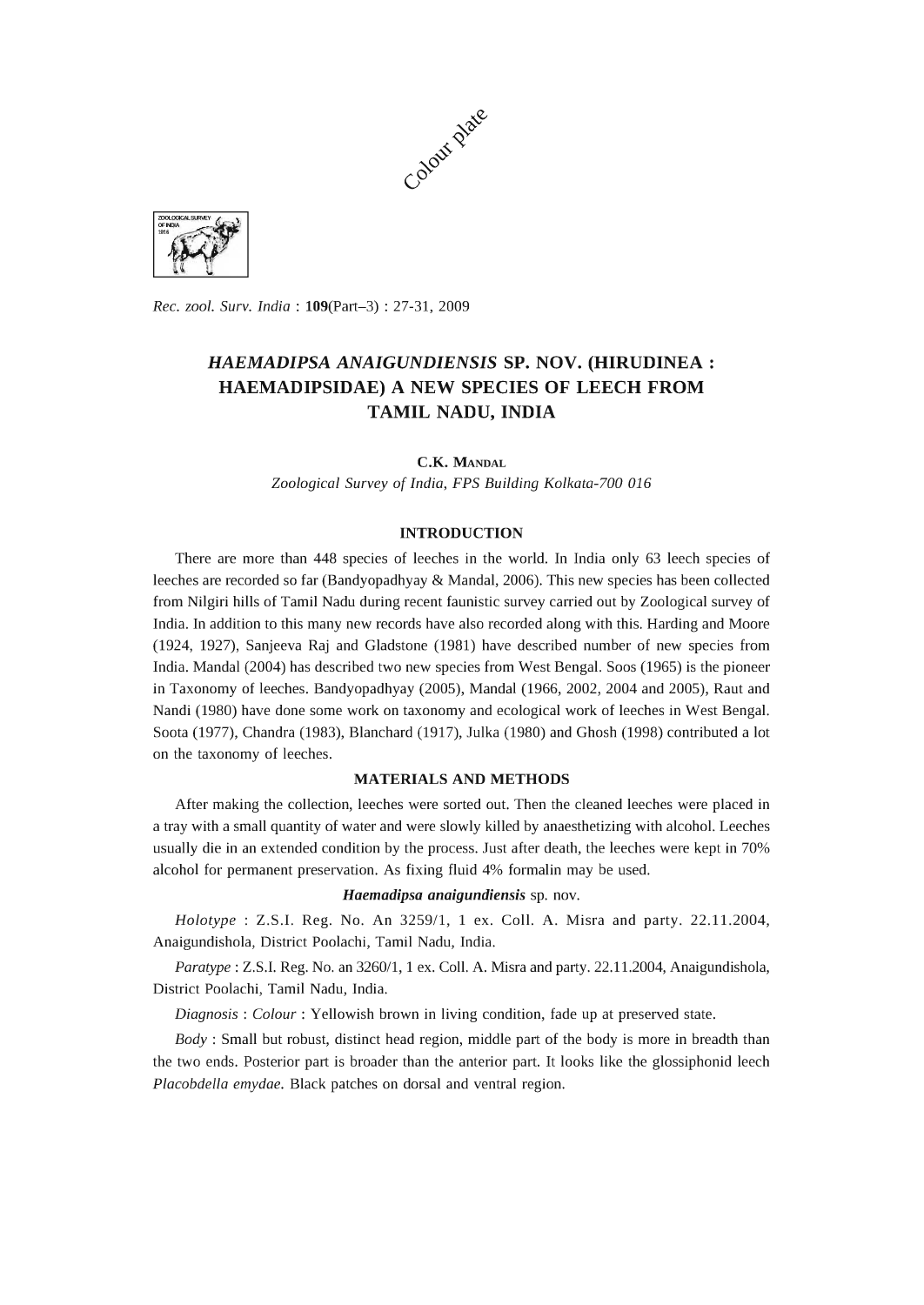*Length* : The total length of the body of *Haemadipsa anaigundiensis* is 7 mm-14 mm at rest. *Breadth* : 4 mm.

*Colour:* Ash green in living, ash or brownish black in preservative.

*Sucker* : Anterior sucker .5 mm in diameter, posterior sucker 1 mm in diameter. Posterior sucker is almost round, anterior sucker looks like an earthern lamp. Jaws may be seen after preservation.

*Eyes* : Five pairs of eyes, fourth and fifth pair separated by two annuli.

*Host and habitat* : It is found in moist forest, sucks the blood of different animals and also human beings.

*Distribution:* India: Tamil Nadu (Anaigundishola forest, District Poolachi).

*Remarks* : The specific name is proposed according to the name of the place where from the first example was collected.

Table showing comparison of *Haemadipsa anaigundiensis* sp. nov. with the other five species of the genus *Haemadipsa* in India.

|                    | Haemadipsa         | Н.        | H. moorei                | H.                       | H. ornata                | Н.                       |
|--------------------|--------------------|-----------|--------------------------|--------------------------|--------------------------|--------------------------|
|                    | anaigundiensis     | dussumier |                          | montana                  |                          | sylvestris               |
|                    | sp. nov.           |           |                          |                          |                          |                          |
| Stripe             | Complete,          | No stripe | Complete,                | Complete,                | Complete,                | Complete,                |
|                    | from first pair    |           | black, chain             | black,                   | black,                   | black,                   |
|                    | of eyes to the     |           | strip, from              | number of                | creamed                  | number of                |
|                    | base of            |           | the bottom               | stripe three             | coloured,                | stripe three             |
|                    | posterior          |           | of first pair            |                          | number of                |                          |
|                    | sucker             |           | of eyes to               |                          | stripe three             |                          |
|                    |                    |           | the base of              |                          |                          |                          |
|                    |                    |           | posterior                |                          |                          |                          |
|                    |                    |           | sucker                   |                          |                          |                          |
| <b>Marginal</b>    | creamed            | Absent    | Complete                 | Complete                 | Complete                 | Complete                 |
| stripe             | coloured           |           | yellow                   | pale yellow              | creamed                  | bright                   |
|                    |                    |           | coloured                 | coloured                 | coloured                 | orange                   |
| Colour             | Ash green (in      | Yellowish | Dark                     | <b>Dark</b>              | Velvately                | <b>Blakish</b>           |
|                    | living)            | mottled   |                          |                          | black                    | brown                    |
|                    |                    | black     |                          |                          |                          |                          |
| <b>Body length</b> | $\overline{7}$ mm  |           | $\overline{\phantom{0}}$ | $\overline{\phantom{0}}$ | —                        | —                        |
| <b>Breadth</b>     | 4 mm               |           | $\overline{\phantom{0}}$ | -                        | -                        | $\overline{\phantom{0}}$ |
| <b>Breadth of</b>  | $\overline{.5}$ mm |           |                          |                          | $\overline{\phantom{0}}$ | —                        |
| anterior           |                    |           |                          |                          |                          |                          |
| sucker             |                    |           |                          |                          |                          |                          |
| <b>Breadth</b> of  | $1 \text{ mm}$     |           |                          |                          |                          | -                        |
| posterior          |                    |           |                          |                          |                          |                          |
| sucker             |                    |           |                          |                          |                          |                          |

D:ZSI\(Rec-'09)-109 Fol\Rec-109(1)-36\(M-2)\28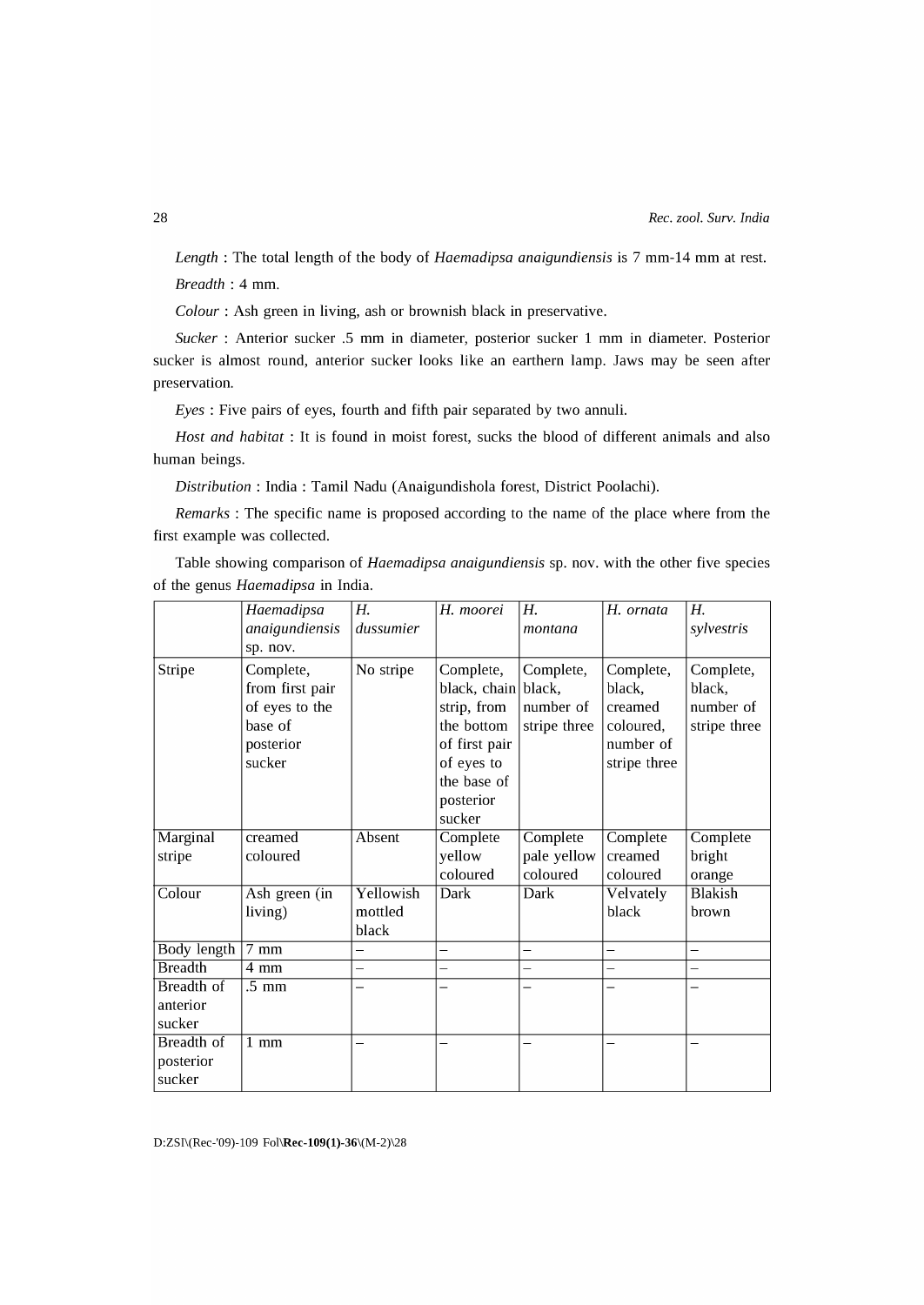|                 | Haemadipsa<br>anaigundiensis<br>sp. nov. | Н.<br>dussumier          | H. moorei | Н.<br>montana | H. ornata  | H.<br>sylvestris |
|-----------------|------------------------------------------|--------------------------|-----------|---------------|------------|------------------|
| Clitellum       | Not prominent                            | prominent                | prominent | prominent     | prominent  | prominent        |
| <b>Breading</b> |                                          |                          |           | June-July     | June-July  | May-July         |
| season          |                                          |                          |           |               |            |                  |
| Eggs            |                                          | $\overline{\phantom{0}}$ | -         | $5 - 7$       | $3 - 7$    | 13-15            |
| Stomach         | More than                                | One                      |           |               |            |                  |
|                 | seven                                    | chambered                |           |               |            |                  |
|                 | chambered                                |                          |           |               |            |                  |
| Caeca           | Short, more                              | three                    |           |               |            |                  |
|                 | than three pairs                         | pairs, short             |           |               |            |                  |
| Crop            | Not branched                             | Almost                   |           |               | -          | —                |
|                 |                                          | branched                 |           |               |            |                  |
| Vaginal         | <b>Short</b>                             | Long                     |           |               |            |                  |
| stalk           |                                          |                          |           |               |            |                  |
| Caecum          | Present                                  | Present                  |           |               |            |                  |
| Altitude        | 3000 mts.                                | $\overline{1200}$ mts.   | 1500-1800 | 3000 mts.     | 3000 mts.  | 1500-2000        |
|                 |                                          |                          | mts.      |               |            | mts.             |
| Reference       | Blanchard,                               | Blanchard,               | Moore,    | Moore,        | Sanjeva    | Present          |
|                 | 1894                                     | 1917                     | 1927      | 1927          | Raj and    | author           |
|                 |                                          |                          |           |               | Gladstone, |                  |
|                 |                                          |                          |           |               | 1981       |                  |

| Table (Cont'd.). |  |  |
|------------------|--|--|
|------------------|--|--|

#### **SUMMARY**

A new species of leech *Haemadipsa anaigundiensis* is described from Tamil Nadu. It is distinguished in possessing the following characters. One black stripe is on the median dorsal region, from the base of the posterior sucker to the first pair of eyes. Eyes five pairs. Six pairs of white papillae are on the dorsum. Lateral side bear one pair of cream coloured line. The leech is ass green in living and ash or brownish black in preserved condition. Both the dorsal and ventral regions bear black spots. Length of a full-grown preserved specimen is 7 mm and width is 4 mm. Posterior sucker is 1 mm in diameter; anterior sucker measures 5 mm diameter. A living specimen becomes double in length in full extension.

## **ACKNOWLEDGEMENTS**

Thanks are due to Director Zoological Survey of India for extending facilities to carry out the work. My sincere thanks are also due to Dr. A. Misra, Officer-in-charge (Retired), General Non-Chordata Section and Dr. CH. Satyanarayana, Z.S.!., Kolkata for their kind assistance.

# **REFERENCES**

Blanchard, R. 1917. Monographie des Haemadipsines (sangsues terrestes). *Bull.* De *la Soc.*  Pathologie Exotique, **10** : 640-674.

D:ZSI\(Rec-'09)-109 Fol\Rec-109(1)-36\(M-2)\29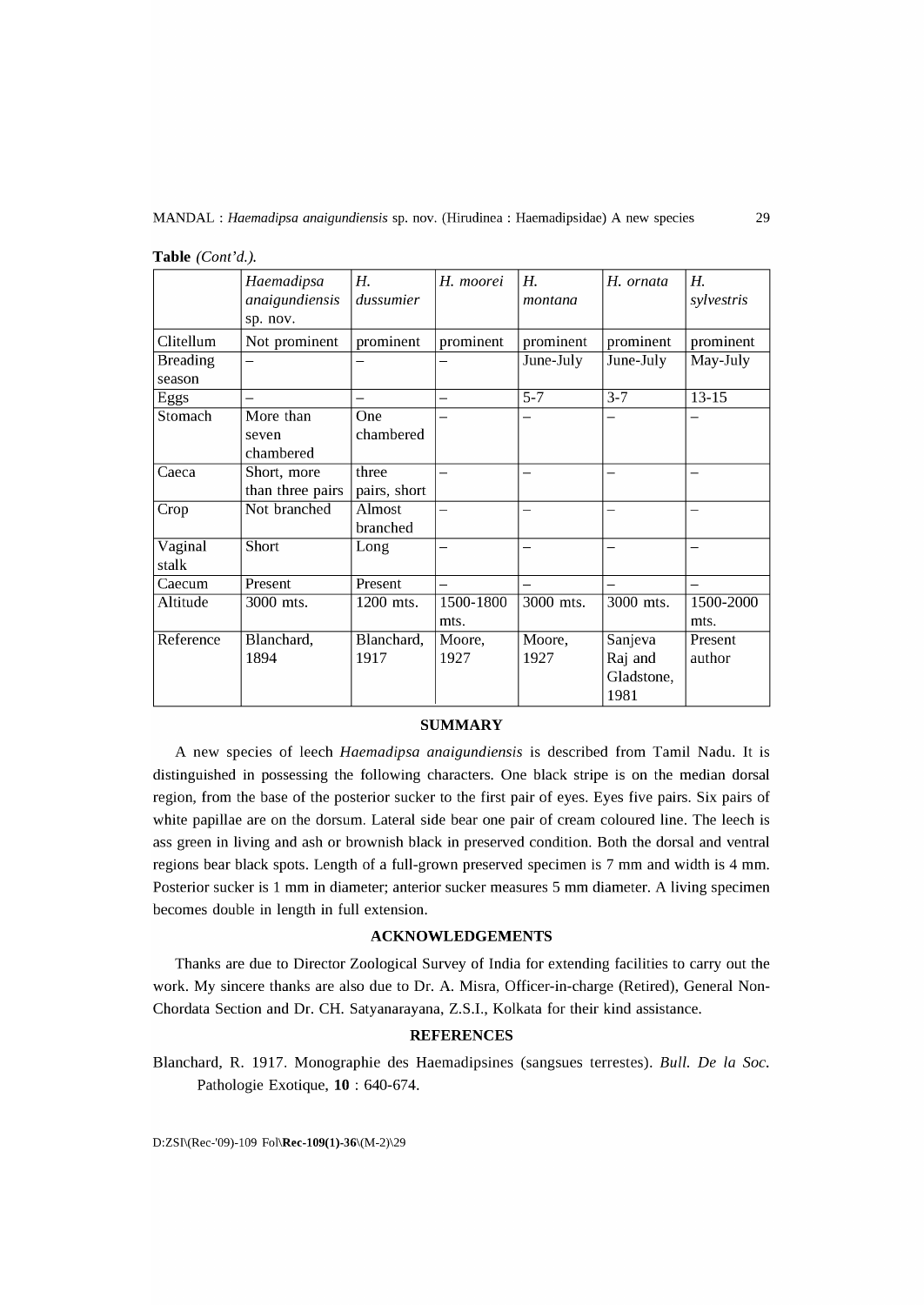- Bandyopadhyay, P.K. and Mandal, C.K. 2004. On the occurrence of five leeches, Barbronia weberi, Glossiphonia annandalei, Glossiphonia heteroclite, Glossiphonia reticulate and Placobdella undulata in West Bengal. *Rec. zool. Surv. India,* 105(Part-3-4) : 93-10l.
- Bandyopadhyay, P.K. and MandaI, C.K. 2006. Studies on a new species *(Haemadipsa kodairensis)*  of leech of the Genus *Haemadipsa* from the kodair forest of Tamil Nadu. *Rec. zool. Surv. India,* 106(Part-1) : 33-37.
- Chandra, M. 1983. A check-list of leeches. *Rec. zool. Surv. India,* 30(3 & 4) : 265-290.
- Ghosh, G.C. 1998. Leech. *Fauna* of *West Bengal, State Fauna Series,* 3(Part-10) : 227-249.
- Ghosh, G.c. and MandaI, C.K. 2005. Leech. *Fauna* of *Coastal Districts* of *Andhra Pradesh, State Fauna Series,* 5(Part-5) : 339-355.
- Julka, J.M. and Chandra, M. 1980. On a small collection of leeches collected during the Dhapabum and Subansir expeditions, Arunachal Pradesh. *Bombay nat. Hist. Soc.,* 77 : 160-16l.
- MandaI, C.K. 1996. On the occurrence of the two Leeches : *Hemiclepsis marginata asiatica* and *Placobdella fulva* in West Bengal. *Sci. Cult.,* 62(5-6) : 164.
- MandaI, C.K. 2002. On the occurrence and breeding season of the leech *Placobdella emydae* in West Bengal. *Sci. Cult.,* 66(7-8) : 267-268.
- MandaI, C.K. 2005. Leech fauna of Non-Coastal Districts of Andhra Pradesh. *State Fauna Series,*  5(Part-5) : 319-338.
- MandaI, C.K. 2004. Checklist of the Hirudinea (Leech) of India. *Rec. zool. Surv. India,* 102(Part-1-2) : 41-46.
- MandaI, C.K. 2004. *Paraclepsis gardensi* (Hirudinea: Glossiphonidae) a new species of Leech from West Bengal, India. *Rec. zool. Surv. India,* 103(Part-1-2) : 111-114.
- MandaI, C.K. 2004. *Placobdella harasundarai* (Hirudinea: Glossiphonidae) a new species of Leech from West Bengal, India. *Rec. zool. Surv. India,* 103(Part-1-2) : 99-102.
- MandaI, C.K. 2004. Endemic leech fauna of India. *Rec. zool. Surv. India:* 103(Part-1-2) : 103- 110.
- MandaI, C.K. 2004. On some leeches of Arunachal Pradesh, India. *State Fauna Series,* 13(Part-2) : 47-48.
- MandaI, C.K. 2006. Leech Fauna of some selected wetlands of Uttarakhand. *Zool. Surv. India* (in press).
- Moore, J.P. and Harding, W.A. 1927. Fauna of British India, Hirudinea. Tailor and Francis, London.
- Moore, J.P. 1924. Notes on some Asiatic Leeches. Principally from China. *Proc. Acad. Nat. Sec. Philad.,* 76 : 343-388.
- Sanjeeva Raj and Gladstone, M. 1981. *Haemadipsa morei. Rev. zool. Surv. India,* 79(1-2) : 1-18.
- Soos, A. 1965. Indentification key to the leech (Hirudinoidea) genera of the World, with a Catalogue of the species. III-IV. *Acta. Zool. Acad. Hung.,* 11(3-4) : 415-464.
- Soota, T.D. and Ghosh, G.c. 1977. On some Indian Leeches. *News* I. *zool. Surv. India,* 3(6) : 359- 360.

D:ZSI\(Rec-'09)-109 Fol\Rec-109(1)-36\(M-2)\30